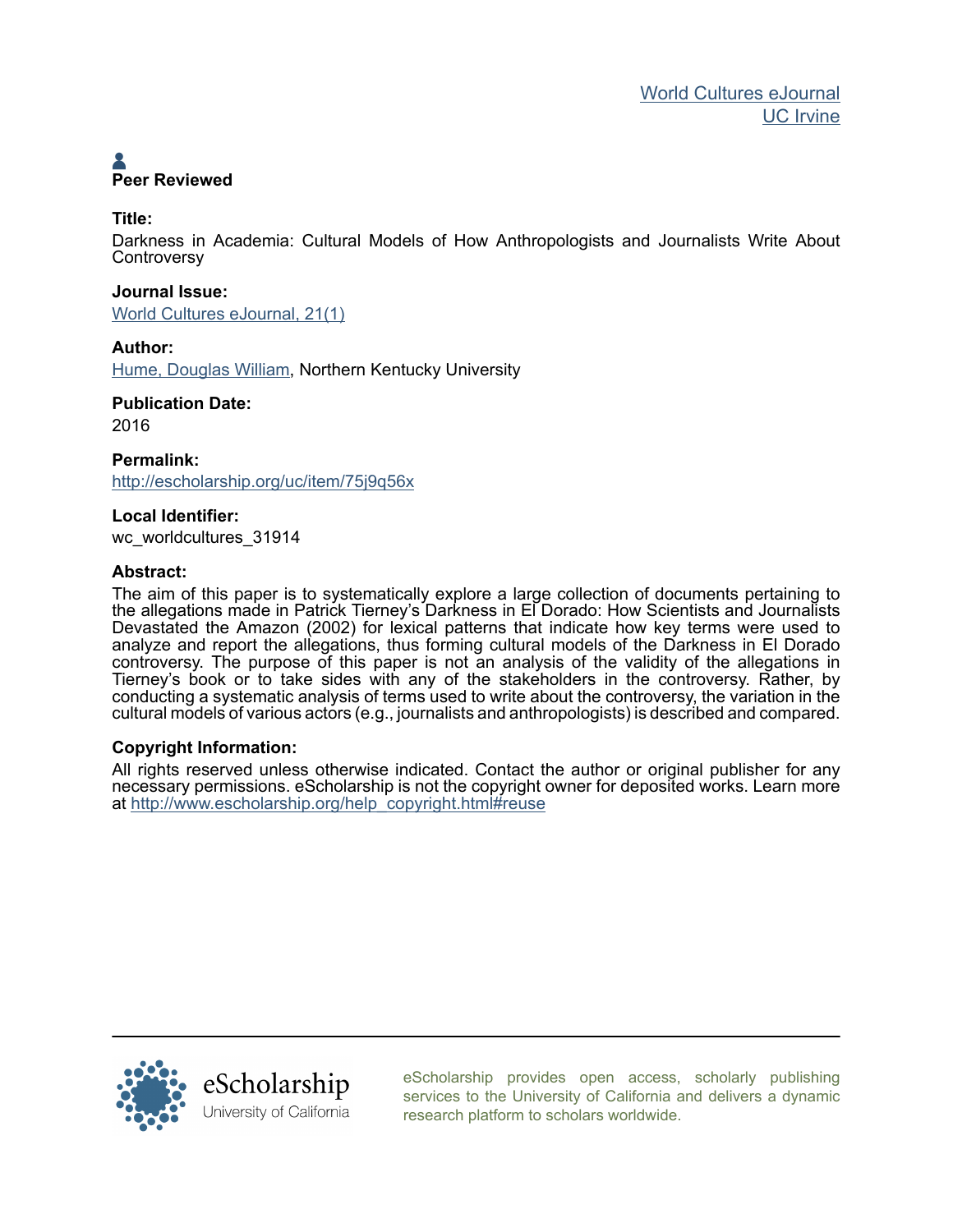## **Darkness in Academia: Cultural Models of How Anthropologists and Journalists Write About Controversy**

Douglas William Hume, Northern Kentucky University

We write to inform you of an impending scandal that will affect the American Anthropological profession as a whole in the eyes of the public, and arouse intense indignation and calls for action among members of the Association. In its scale, ramifications, and sheer criminality and corruption it is unparalleled in the history of Anthropology... (Turner and Sponsel 2000)

## **Introduction**

The memo by Turner and Sponsel marked the beginning of a scandal in anthropology that resulted in hundreds of news reports, an investigation by the American Anthropological Association, and a series of both public and private debates, which have polarized many anthropologists concerned about research ethics and human rights. The prediction by Turner and Sponsel in their email to the AAA leadership has largely come true, "this nightmarish story... will be seen (rightly in our view) by the public, as well as most anthropologists, as putting the whole discipline on trial" (Turner and Sponsel 2000). In the days following Turner and Sponsel's memo, I began saving the emails and statements about the controversy and allegations made in Patrick Tierney's *Darkness in El Dorado: How Scientists and Journalists Devastated the Amazon* (2002) on a World Wide Web site. The purpose of the web site at that time was to share the documents with my doctoral advisor, James S. Boster, while he was conducting fieldwork in Ecuador. Over time, the combination of searching for documents on the controversy and being sent materials by authors, the web site archive has grown to over 600 documents, which include news and journal articles, American Anthropological Association (AAA) El Dorado Task Force documents, statements made by individuals and organizations, and emails sent on email lists during the first few months after Turner and Sponsel's email (Hume 2012a).

The aim of this paper is to systematically explore these documents for lexical patterns that indicate how key terms were used to analyze and report the allegations, thus forming cultural models of the Darkness in El Dorado controversy. The purpose of this paper is not an analysis of the validity of the allegations in Tierney's book or to take sides with any of the stakeholders in the controversy. Rather, by conducting a systematic analysis of terms used to write about the controversy, the variation in the cultural models of various actors (e.g., journalists and anthropologists) is described and compared.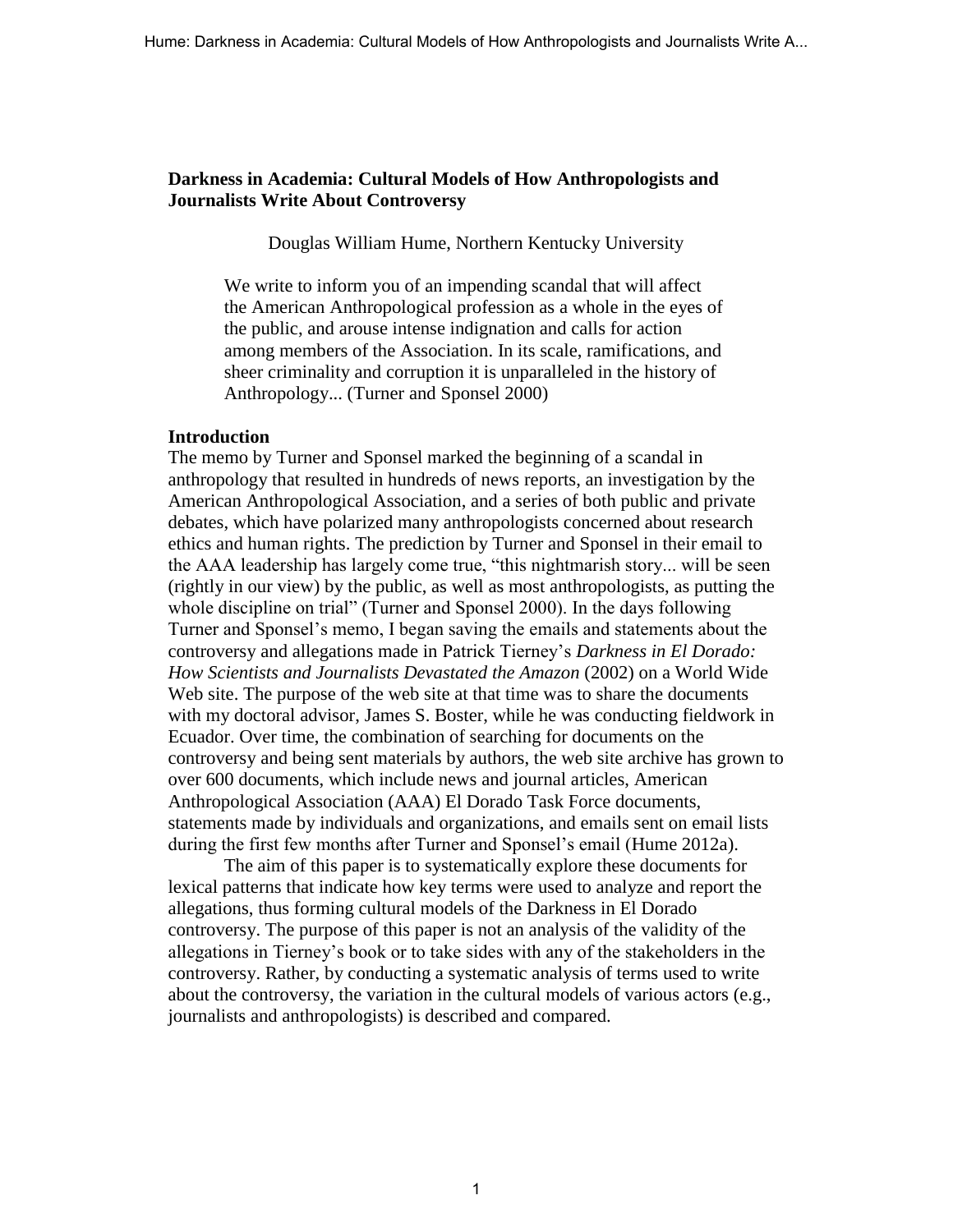## **Background**

In place of a history of the Darkness in El Dorado controversy (for an historical account see Borofsky (2005)), the following is a summary of my personal involvement with the controversy and the theoretical basis for the analysis of cultural models. I do not have an opinion on the validity of the allegations made in Tierney's book and by others. I created the web site archive of documents about the controversy so that those who are interested in the controversy could find information to arrive at their own decision about who was telling the truth, what actually happened, and what actions should be taken. There are others who are more qualified by either experience with the Yanomami or with the key players in the scandal that should be stating opinions about the matter.

My personal contribution to the discussion to the Darkness in El Dorado controversy, other than a conservator of information, has been as an audience member during the "Research Among the Yanomami" panel at the American Anthropological Association (AAA) meetings in San Francisco, November 16 2000 and the "A Critical History of the 'Darkness in El Dorado' Controversy" panel at the AAA meetings in Philadelphia, December 2 2009, as well as a discussant in a session about the Darkness in El Dorado controversy at the 2010 AAA Annual Meetings, in New Orleans, where I presented a paper on the status of the web archive of documents on the controversy (categories, content numbers and page views) (Author 2010). As of February 2012, the archive houses 615 documents indexed and categorized on 14 web pages (Hume 2012a). The Darkness in El Dorado archive documents receive approximately 2,500 page views per month. In sum, my participation in the controversy thus far has been an observer and collector of written material about the controversy, not as a stakeholder in the validity of the allegations.

In an attempt to discover lexical patterns of the written material that I have collected over the past ten years, cultural modeling is used to describe the patterns in terms that have been used by authors writing about the controversy in journal and news articles, the AAA Darkness in El Dorado Task Force documents, emails and letters written just after the controversy arose, and unpublished position statements by individuals and organizations. Cultural models consist of one or more semantic relationships (schemas) that organize the elements of cognition into interpretive frameworks used to describe internal or external phenomena (D'Andrade 1995:151). The lexicon used to describe phenomena provides a method for interpreting the same phenomena. Variation among individuals in their application and knowledge of a cultural model may reflect context in which the model is applied, use different schemas and/or different aspects of the same schema, or rely upon a different hierarchal level of the cultural model (Garro 2000:285-287). To build a cultural model of how journalists, anthropologists, and others have written about the Darkness in El Dorado Controversy, text analysis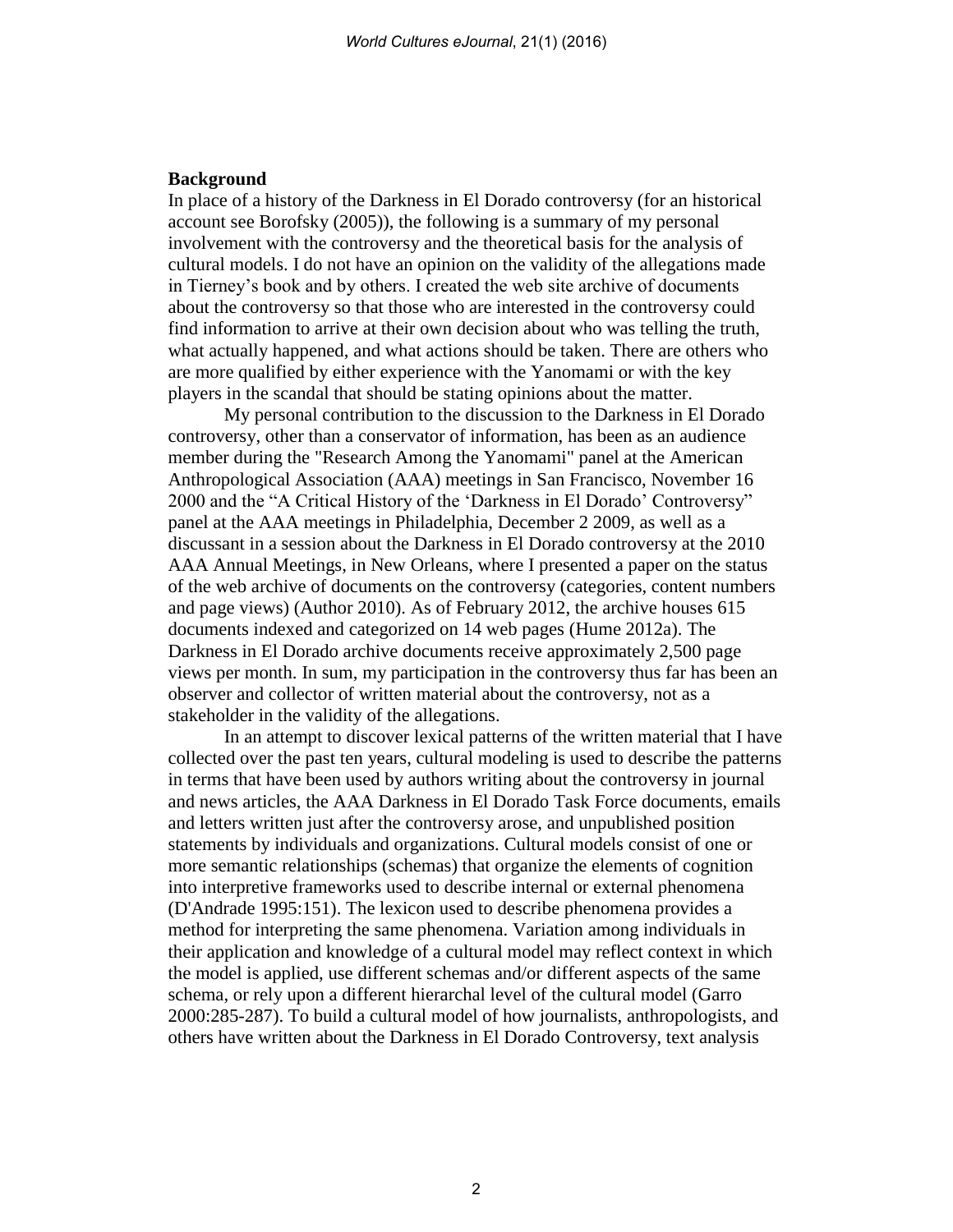(modified from Gravlee and Sweet 2008) and network analysis (see Borgatti et al. 2009 and Hanneman and Riddle 1998) were chosen to conduct a systematic analysis of the contents of the Darkness in El Dorado documents in my archive.

## **Methods**

In an attempt to be transparent in the methods used for the analysis of the documents as well as provide the steps necessary for such an analysis for other researchers, the following is a detailed narrative of the methods used for this analysis. Of the 615 documents collected about the Darkness in El Dorado controversy, 87 were not used in the analysis because they either were not written in English (70) or written before the controversy "broke" in September 2000 (17) (Hume 2012b). The earlier documents were excluded because they were not reactions to or reporting on the allegations made in Tierney's book. The remaining 528 documents were converted to plain text from HTML using TextMate (Odgaard 2010) and PDF using Acrobat X Professional (Adobe Systems 2011). Any extraneous text (i.e., the header information for HTML documents which includes "Darkness in El Dorado - Archived Document") was removed after conversion to plain text. These document were then separated by type: AAA documents (44), emails and letters (34), published documents (296), and unpublished documents (154). The AAA documents include the Preliminary Report of the AAA El Dorado Task Force documents and media advisories (Hume 2012c) as well as the Peacock Report (Peacock et al. 2001). The emails and letters include posts to listervs (i.e., ANTHRO-L) dated between September and November 2000 (Hume 2012d) and the Turner and Sponsel Memo (Turner and Sponsel 2000). The published documents include newspaper, journal, newsletter, book reviews (Hume 2012e), film reviews (Hume 2012f), and online news articles (Hume 2012g). Unpublished documents include statements by universities, individuals, and organizations, excluding the AAA documents (Hume 2012h). I acquired the unpublished documents mostly by direct email from the authors.

Once the documents were prepared, they were coded for key terms using MAXQDA (2010). The codes were created for those terms which occurred more than 50 total times and met any of the following criteria: (1) proper names (i.e., *Chagnon*, *Tierney*, and *Yanomami*), (2) words related to the controversy (i.e., *investigation*, *crimes*, and *genocide*, but not city, goal, or nation), and (3) dates (i.e., *2001* and *November*). In the 528 documents, the 511 terms were auto-coded through lexical searches, which resulted in 244,492 coded segments. The coded segments were then analyzed and exported for further statistical analysis by coded segments (individual codes by document and category) and code relations (instances where each code occurs in the same sentence, with another code) with all documents and each document category.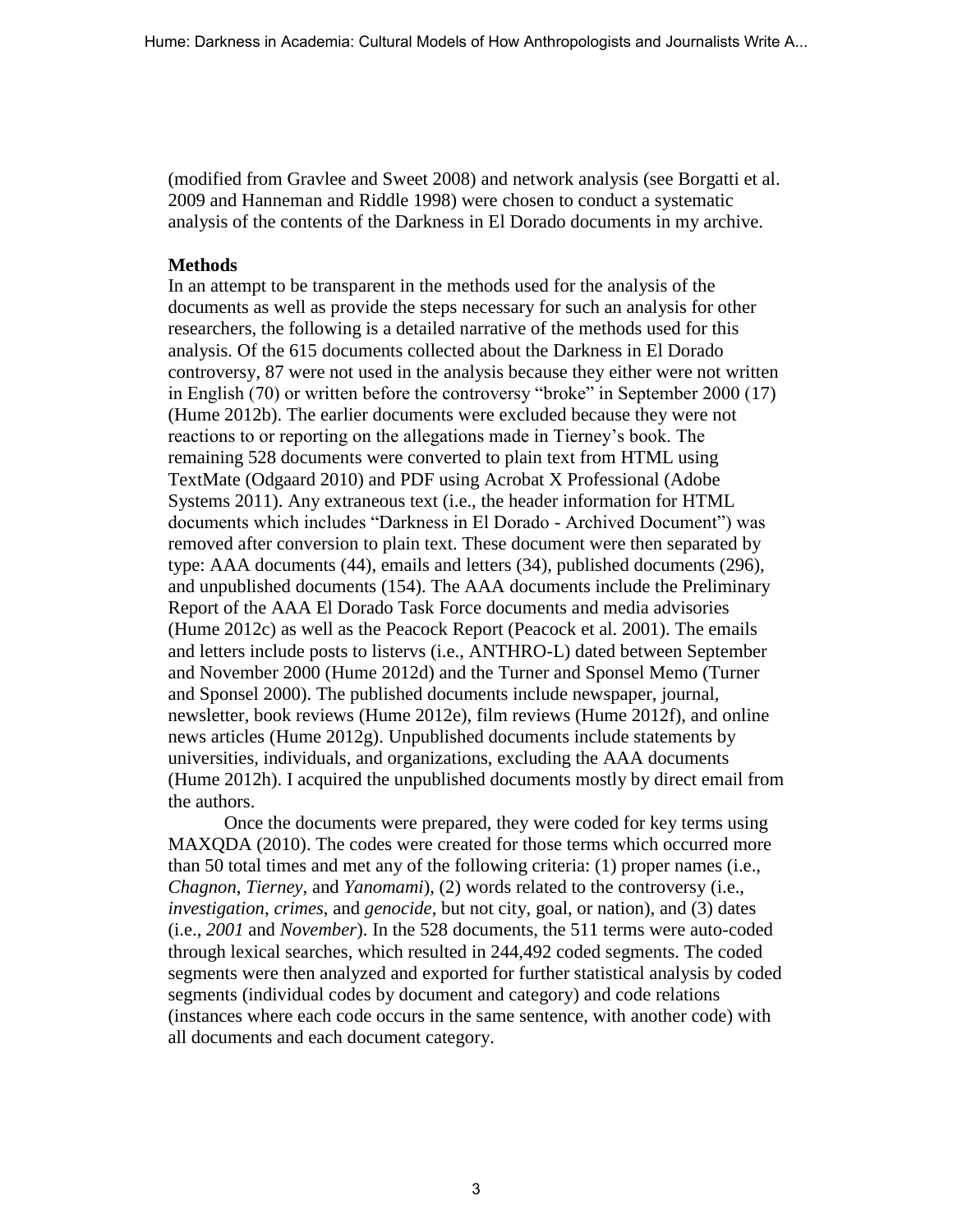The coded segments were analyzed with SYSTAT (2009) using two-way tables to discover which terms were used more frequently in some types of documents (e.g., number of times *Chagnon* is mentioned in AAA documents versus published documents) as well as which terms were used more frequently in different years, which resulted in 2,044 code instances (511 codes in each of the four document types). The 10 terms with the highest and lowest standard deviations from the mean across all documents were isolated (see tables 1 to 3 below). The limit of twenty terms was chosen as a representation of the major sources of variation in the content of the documents and is by no means exhaustive of the minor analytical differences among documents.

The code relation data were analyzed with UCINET (Borgatti et al. 2002) and visualized with NetDraw (Borgatti 2002). The code relation data was plotted with NetDraw where the numbers of relationships shown were adjusted (reduced and increased) until a discernable pattern developed among the nodes and ties in the diagram. The isolated nodes (terms) were then removed and the eigenvector score for each node was used to adjust the node size in the network (see figures 1 to 7 below). An eigenvector "is an effort to find the most central actors… in terms of the 'global' or 'overall' structure of the network" (Hanneman and Riddle 2005:157). By using the statistical method of factor analysis, the location of each node's distance to other nodes is termed an eigenvalue, the sum of which is termed an eigenvector (Hanneman and Riddle 2005:157). The network diagrams enable the comparison of terms used in the documents by how the near terms appear to each other and how connected they are to other terms in the network.

#### **Results**

The word frequency analyses yielded patterns that indicate the focus of the Darkness in El Dorado controversy. The ten most frequent terms used in all of the documents were (out of the 244,492 coded segments): *Yanomami* (9319), *Chagnon* (7945), *Neel* (6231), *Tierney* (5717), *research* (4076), *book* (3630), *measles* (2933), *anthropology* (2875), *anthropologists* (2535), and *vaccine* (2264). These results are not surprising as the key players (*Yanomami*, *Chagnon*, *Neel*, and *Tierney*) and issues (*research*, *measles*, and *vaccine*) are represented, as well as the mechanism for the controversy's publicity (*book*) and the discipline responsible for the research among the Yanomami (*anthropology* and *anthropologists*).

Table 1:Ten highest and lowest coded terms within each category of documents by their standard deviations from the mean across all documents.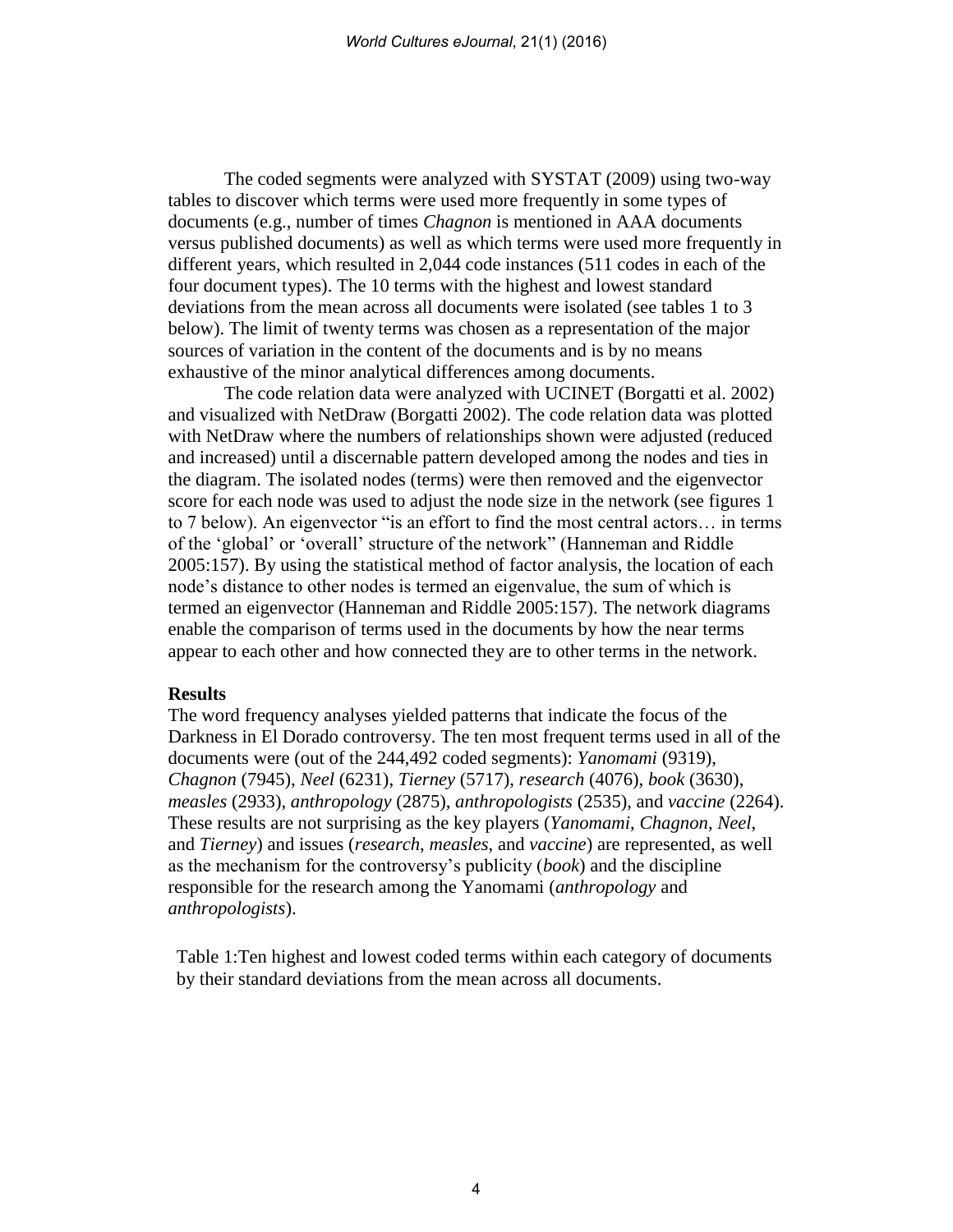| <b>Coded Term</b> | <b>Document</b><br>Category | Count          | <b>Mean Across</b><br><b>All Documents</b> | <b>Standard</b><br><b>Deviation from</b><br><b>Mean</b> |
|-------------------|-----------------------------|----------------|--------------------------------------------|---------------------------------------------------------|
| Tierney           | <b>AAA</b>                  | 510            | 1293.61                                    | $-21.79$                                                |
| Chagnon           | <b>AAA</b>                  | 1194           | 1797.75                                    | $-14.24$                                                |
| Sponsel           | <b>AAA</b>                  | 48             | 219.49                                     | $-11.58$                                                |
| Davi              | Published                   | 22             | 174.25                                     | $-11.53$                                                |
| Neel's            | <b>AAA</b>                  | $\overline{4}$ | 120.6                                      | $-10.62$                                                |
| Health            | Published                   | 170            | 368.79                                     | $-10.35$                                                |
| Tierney's         | <b>AAA</b>                  | 1              | 107.93                                     | $-10.29$                                                |
| Controversy       | <b>AAA</b>                  | 18             | 138.93                                     | $-10.26$                                                |
| Epidemic          | <b>AAA</b>                  | 213            | 424.26                                     | $-10.26$                                                |
| Chagnon's         | <b>AAA</b>                  | $\overline{2}$ | 107.48                                     | $-10.17$                                                |
| Scientists        | Published                   | 594            | 334                                        | 14.23                                                   |
| 2001              | <b>AAA</b>                  | 484            | 255.46                                     | 14.3                                                    |
| Kopenawa          | <b>AAA</b>                  | 182            | 64.26                                      | 14.69                                                   |
| Tierney           | Published                   | 2541           | 1841.36                                    | 16.3                                                    |
| 1967              | <b>AAA</b>                  | 309            | 118.79                                     | 17.45                                                   |
| Neel's            | Unpublished                 | 440            | 193.54                                     | 17.72                                                   |
| Yanomami's        | <b>AAA</b>                  | 198            | 57.25                                      | 18.6                                                    |
| Chagnon           | Published                   | 3503           | 2558.97                                    | 18.66                                                   |
| Tribe             | Published                   | 408            | 163.3                                      | 19.15                                                   |
| Davi              | AAA                         | 382            | 122.41                                     | 23.46                                                   |

An analysis of how the coded terms vary in frequency of use in each category of documents yields a pattern of use that indicates a discrepancy between how the controversy was written about in the AAA documents and the published news articles (see table 1). The terms *1967*, *2001*, *Yanomami's*, and *Davi Kopenawa* (coded separately, but together indicate one individual) were used more often and the terms *Tierney*, *Chagnon*, *Sponsel*, *Neel's*, *Tierney's*, *Controversy*, *Epidemic*, and *Chagnon's* were used less often in the AAA documents, on average, than any other category of documents. The terms *tribe*, *Chagnon*, *Tierney* and *scientists* were used more often and the terms *Davi* and *health* less often in the published news articles than any other category of documents. As indicated by the document categories listed in table 1, the greatest disparity between how terms are used exists between the AAA documents and the published news articles.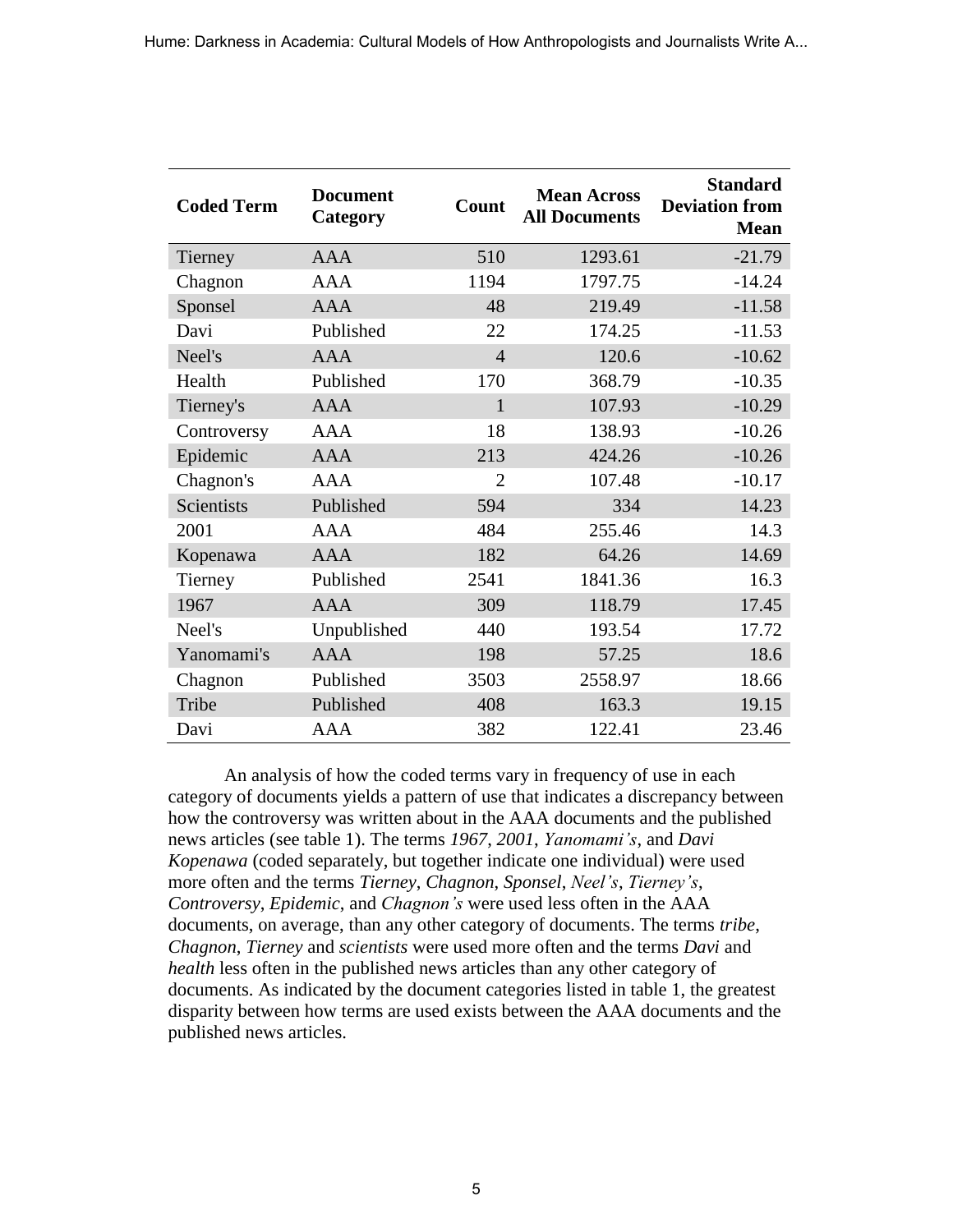

Figure 1: Network diagram of terms among all documents (only the ties with a strength of 5,000 or greater are shown and isolates have been removed).

The network analysis of the relationships between the terms in all documents shows a pattern where there are three central nodes (*Neel*, *Chagnon* and *Yanomami*), which organize the terms into three clusters (see figure 1). The analysis of eigenvector centrality indicates that there is not one node or a small set of central nodes that are tied to the rest of the nodes in the network, but that the network contains multiple clusters that are minimally tied to one another (the first factor explains 29.5 percent of the variance and there is a 2.878:1 ratio between first and second eigenvalues). The node size in all figures is a function of eigenvector centrality, larger nodes having more connections to other nodes and smaller nodes have few connections to other nodes. Overlapping nodes have been moved from their original location so that the entire labels are visible.

The first cluster of nodes (indicated in the grouping in the lower left side of Figure 1) are mostly connected to *Neel* and include terms concerning his actions while doing research among the Yanomami (e.g., *vaccination*, *specimens*, *humanitarian*, *sick*, and *protocol*), descriptions of his background (e.g., *biology*, *Michigan*, and *atomic*), and various other terms that are not necessarily connected only with *Neel*, but apparently were used in close proximity to *Neel* in the documents (e.g., *gold*, *Asch*, and *journal*). The second cluster of nodes (indicated in the grouping in the upper left side of figure 1) are mostly connected to *Chagnon* and *Yanomami* nodes. This cluster includes terms concerning Chagnon's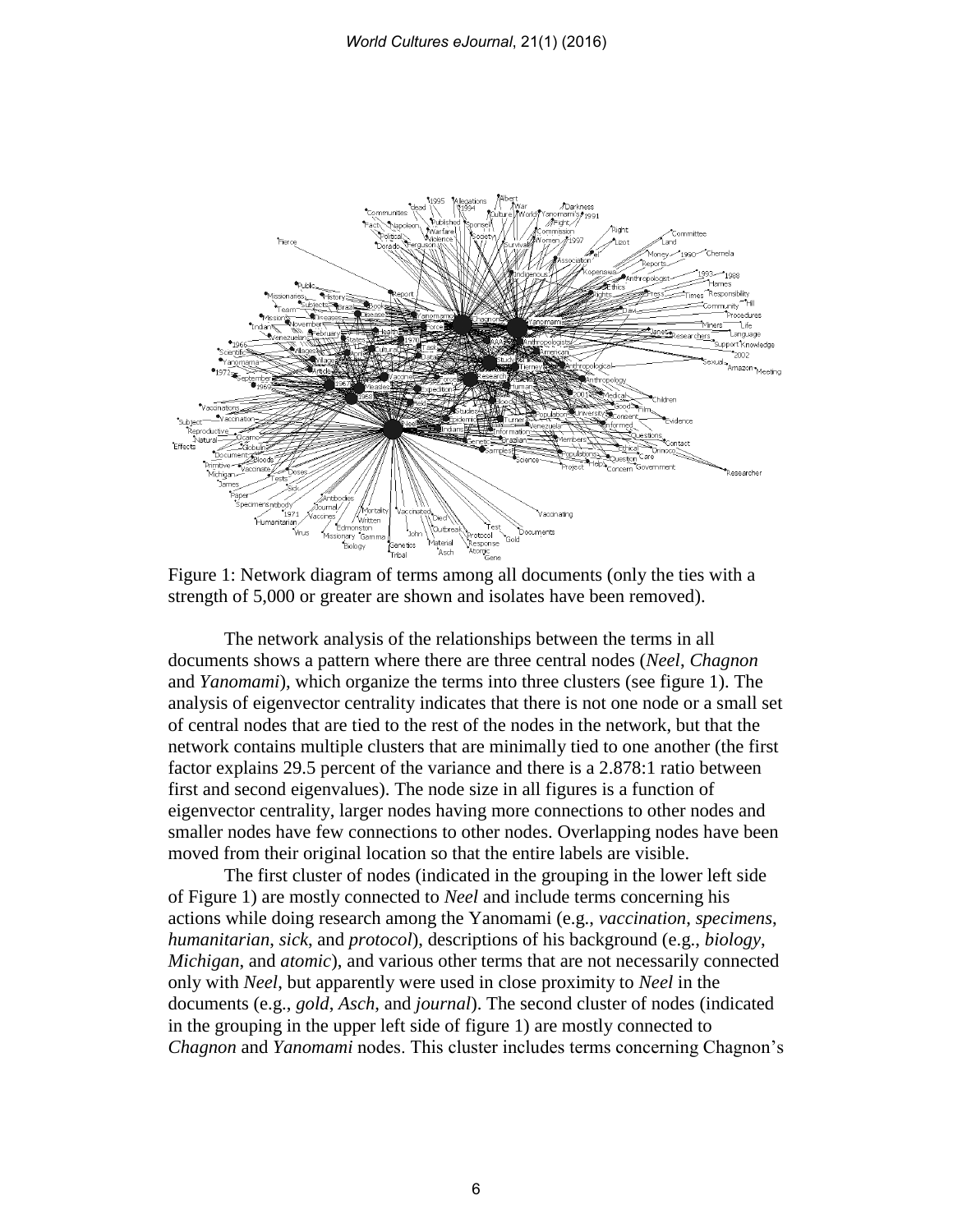research with the Yanomami (e.g., *warfare*, *violence*, *Ferguson*, and *culture*) and the experiences the Yanomami have had with outsiders (e.g., *miners*, *money*, and *ethics*). The third cluster of nodes (indicated in the grouping in the middle of the diagram) include terms related to the 1966 to 1967 expedition (left hand side; e.g., *mission*, *measles*, and *team*), the investigation by the AAA El Dorado Task Force (e.g., *AAA*, *Task*, *Force*), and informed consent (right hand side; e.g., *ethical*, *contact*, and *consent*).



Figure 2: Network diagram of terms among the AAA documents (only the ties with a strength of 15 or greater are shown and isolates have been removed).

The network analysis of the relationships between the terms in the AAA documents shows a pattern containing many central nodes, which organize the terms into one cluster (see figure 2). The analysis of eigenvector centrality indicates that there are many nodes that are tied to the rest of the nodes in the network (the first factor explains 23.1 percent of the variance and there is a 9.524:1 ratio between first and second eigenvalues). The center of the network diagram represents the mechanisms (e.g., *members*, *task*, *report*), key concerns (e.g., *health*, *Yanomami*, *epidemic*), and locations of interest (e.g., *Venezuela* and *Brazilian*) for the AAA Darkness in El Dorado Task Force. The outside nodes of the diagram represent the issues that the task force considered in their investigation (e.g., *procedures*, *code*, *claims*, *informed*, *samples*, and *children*).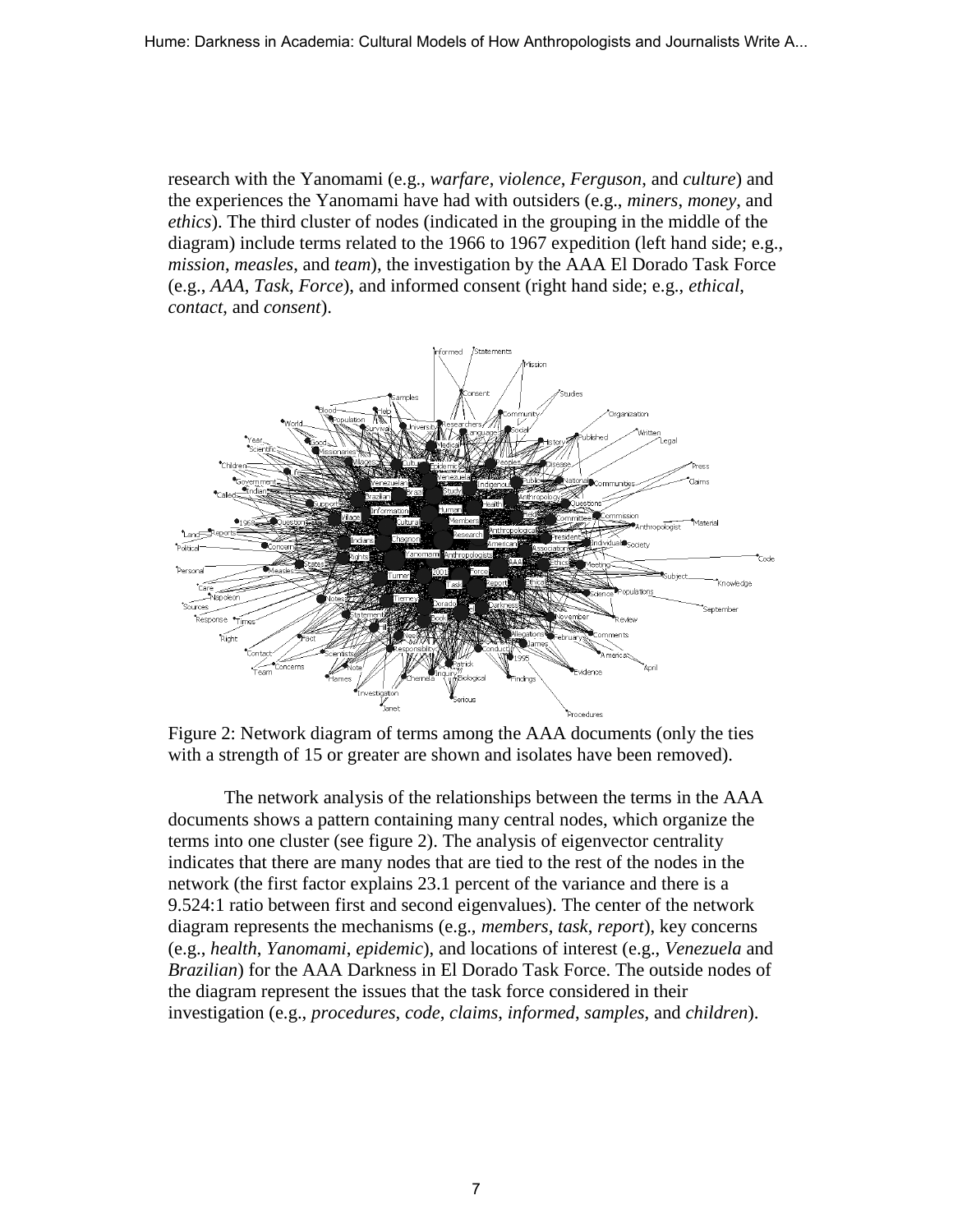

Figure 3: Network diagram of terms among the email documents (only the ties with a strength of 500 or greater are shown and isolates have been removed).

The network analysis of the relationships between the terms in the email documents shows a pattern where there are two central nodes (*Neel* and *Chagnon*) with several other nodes that are well connected (see figure 3). The analysis of eigenvector centrality indicates that there are several nodes that are tied to the rest of the nodes in the network (the first factor explains 34.6 percent of the variance and there is a 4.117:1 ratio between first and second eigenvalues). The two central nodes (*Neel* and *Chagnon*) border a central cluster of terms where the lower half terms are related to anthropology and anthropological ethics (e.g., *research*, *anthropologists*, and *ethics*), while the upper terms are related to their 1967 to 1968 research expedition (e.g., *measles*, *project*, and *caused*). The left cluster of terms is nearly exclusively connected with *Neel* and includes terms related to his bio-medical research (e.g., *disease*, *genetics*, and *atomic*). The upper left cluster of terms is almost exclusively connected with *Chagnon* and includes terms related to his research with the Yanomami (e.g., *violence*, *reproductive*, and *warfare*).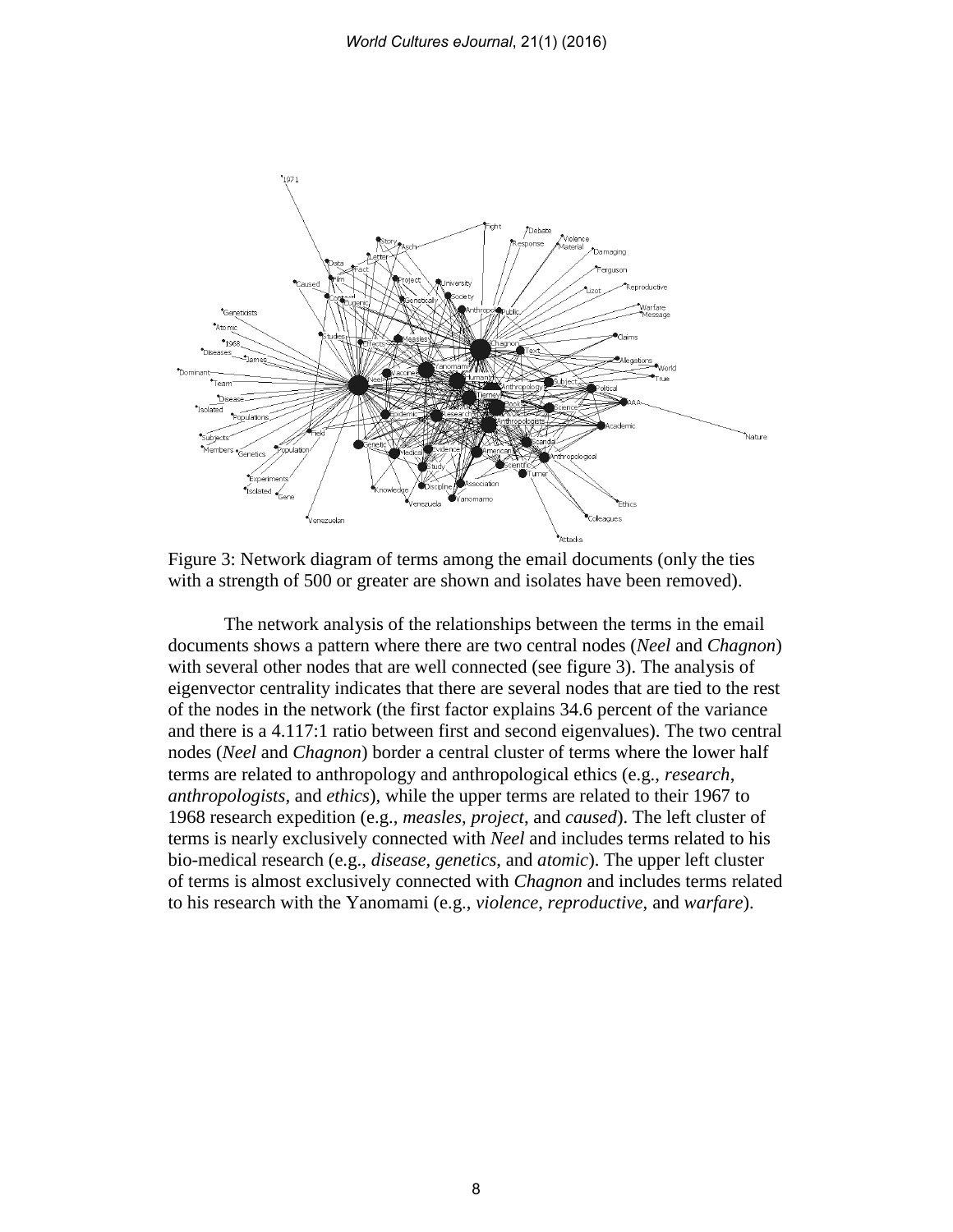

Figure 4: Network diagram of terms among the published documents (only the ties with a strength of 900 or greater are shown and isolates have been removed).

The network analysis of the relationships between the terms in the published documents shows a pattern where there is one central node (*Yanomami*) and four semi-central nodes (*Chagnon*, *Tierney*, *research*, and *Neel*) which form one rough cluster (see figure 3). The analysis of eigenvector centrality indicates that there are some nodes that are tied to the rest of the nodes in the network (the first factor explains 30.4 percent of the variance and there is a 3.627:1 ratio between first and second eigenvalues). The dense center of this network consists of general terms about the controversy (e.g., *Yanomami*, *anthropology*, *Tierney*, *research*, *Neel*, and *study*). Terms in the lower part of the diagram focus on research ethics of Neel's biomedical research (e.g., *atomic*, *vaccinations*, *genetic*). The left side of the network consists of terms concerning anthropological ethics (e.g., *ethics*, *samples*, and *allegations*). The upper part of the network consists of Chagnon's research among the Yanomami (e.g., *village*, *war*, and *aggression*). The right side of the network includes about the AAA Task Force investigation (e.g., *commission*, *Hill*, and *evidence*).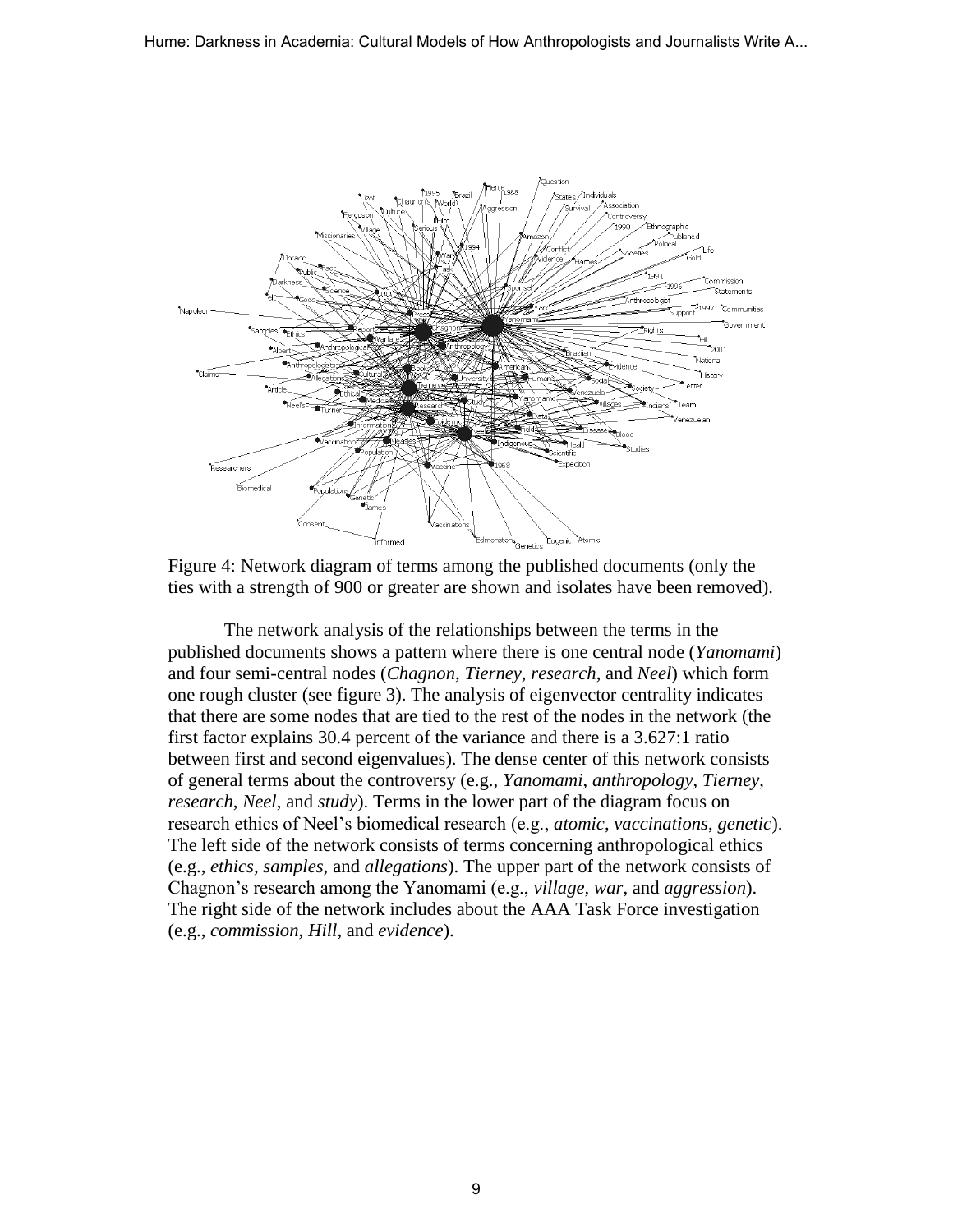

Figure 5: Network diagram of terms among the unpublished statements (only the ties with a strength of 900 or greater are shown and isolates have been removed).

The network analyses of the relationships between the terms in the unpublished statements shows a pattern which has one central node (*Chagnon*) with several other nodes forming interconnections with each other (see figure 5). The analysis of eigenvector centrality indicates that there are few nodes that are tied to the rest of the nodes in the network, this network is the least connected among those networks analyzed here (the first factor explains 21 percent of the variance and there is a 3.607:1 ratio between first and second eigenvalues). Several nodes are loosely clustered in the center-left side of the diagram and contain common general terms about the controversy (e.g., *Tierney*, *Yanomami*, *Neel*, and *anthropology*). The upper part of the network includes terms related to allegations of harm (e.g., *violence*, *death*, and *claims*). The left side of the diagram includes terms related to the cause of harm (e.g., *killing*, *missionaries*, and *aggression*). The lower part of the diagram includes terms concerning research among the Yanomami (e.g., *anthropology*, *science*, and *data*).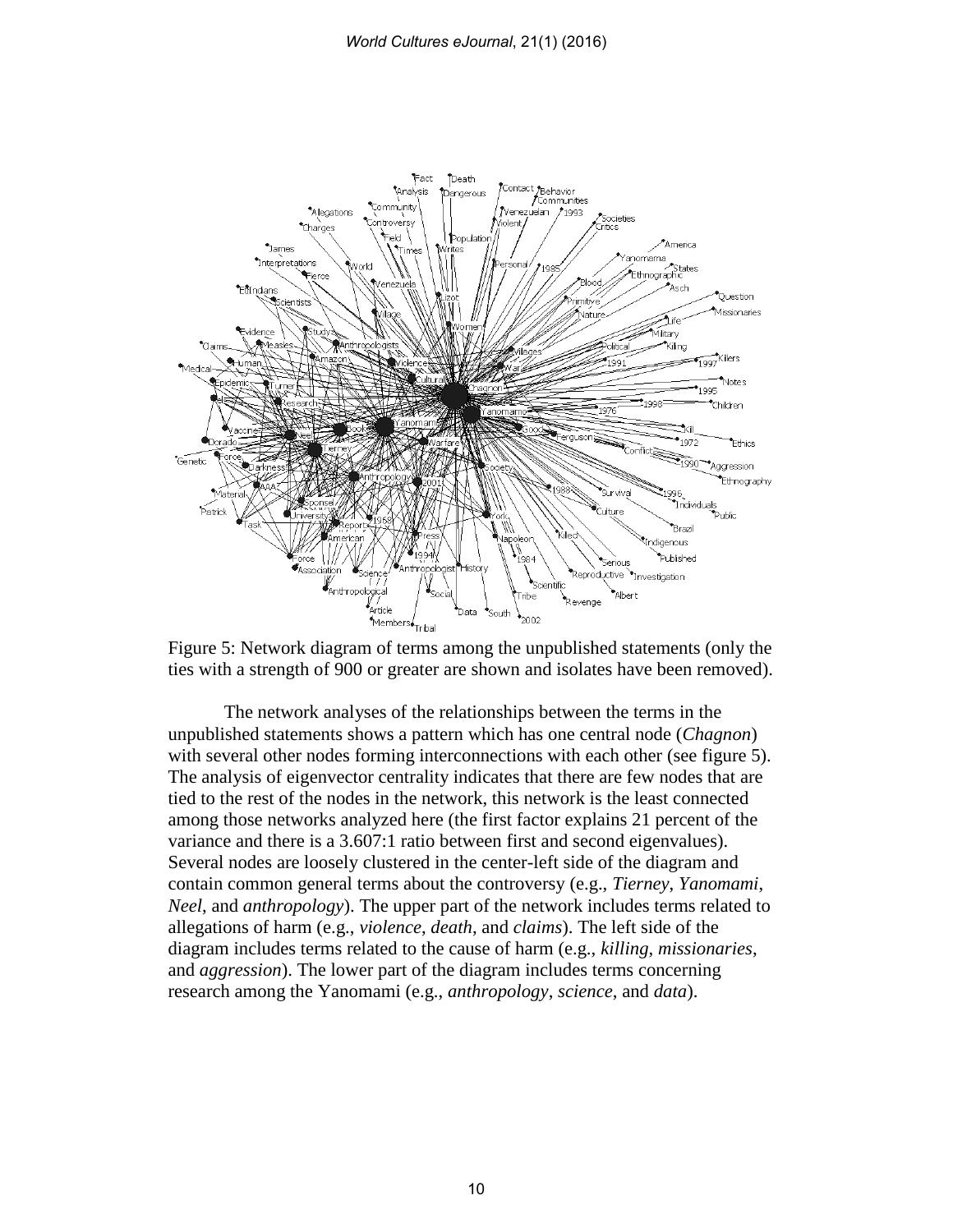| <b>Coded Term</b> | Year | Count | <b>Mean Across All</b><br><b>Documents</b> | <b>Standard Deviation</b><br>from Mean |
|-------------------|------|-------|--------------------------------------------|----------------------------------------|
| Force             | 2000 | 104   | 843.04                                     | $-25.45$                               |
| Task              | 2000 | 49    | 419.68                                     | $-18.09$                               |
| Tierney           | 2002 | 520   | 1104.23                                    | $-17.58$                               |
| <b>Book</b>       | 2002 | 265   | 738.55                                     | $-17.43$                               |
| <b>Blood</b>      | 2000 | 111   | 480.27                                     | $-16.85$                               |
| Yanomamo          | 2002 | 36    | 278.50                                     | $-14.53$                               |
| Yanomami          | 2000 | 2130  | 2872.43                                    | $-13.85$                               |
| Research          | 2000 | 766   | 1242.53                                    | $-13.52$                               |
| Report            | 2000 | 140   | 406.47                                     | $-13.22$                               |
| Davi              | 2000 | 6     | 179.55                                     | $-12.95$                               |
| Task              | 2002 | 612   | 265.71                                     | 21.24                                  |
| <b>Book</b>       | 2000 | 1904  | 1166.52                                    | 21.59                                  |
| Tierney           | 2000 | 2646  | 1744.09                                    | 21.60                                  |
| War               | 2010 | 131   | 21.05                                      | 23.96                                  |
| Force             | 2004 | 156   | 26.52                                      | 25.14                                  |
| Referendum        | 2003 | 17    | 0.36                                       | 27.79                                  |
| Immunization      | 2003 | 23    | 0.65                                       | 27.79                                  |
| Yanomamo          | 2010 | 234   | 43.86                                      | 28.71                                  |
| Force             | 2002 | 1242  | 533.75                                     | 30.66                                  |
| Resolution        | 2003 | 30    | 0.69                                       | 35.31                                  |

Table 2:Ten highest and lowest coded terms within all documents by their standard deviations from the mean across all documents.

In addition to the document category, time (coded by year) is another attribute that shows a pattern of variation in the terms used to describe the Darkness in El Dorado controversy. An analysis of how the coded terms vary in frequency of use in all of the documents results in the largest variance being between in the AAA documents and the published news articles (see table 2). The terms *Tierney, book, blood,* and *Yanomami* were used more often in earlier documents than later ones. The terms *resolution, task force* (coded as two terms)*, Yanomamo, immunization, referendum, research*, *report*, and *Davi* were used more often in later documents than earlier ones. These terms are confounded by document type, as 72 percent of the documents are dated in either 2000 or 2001,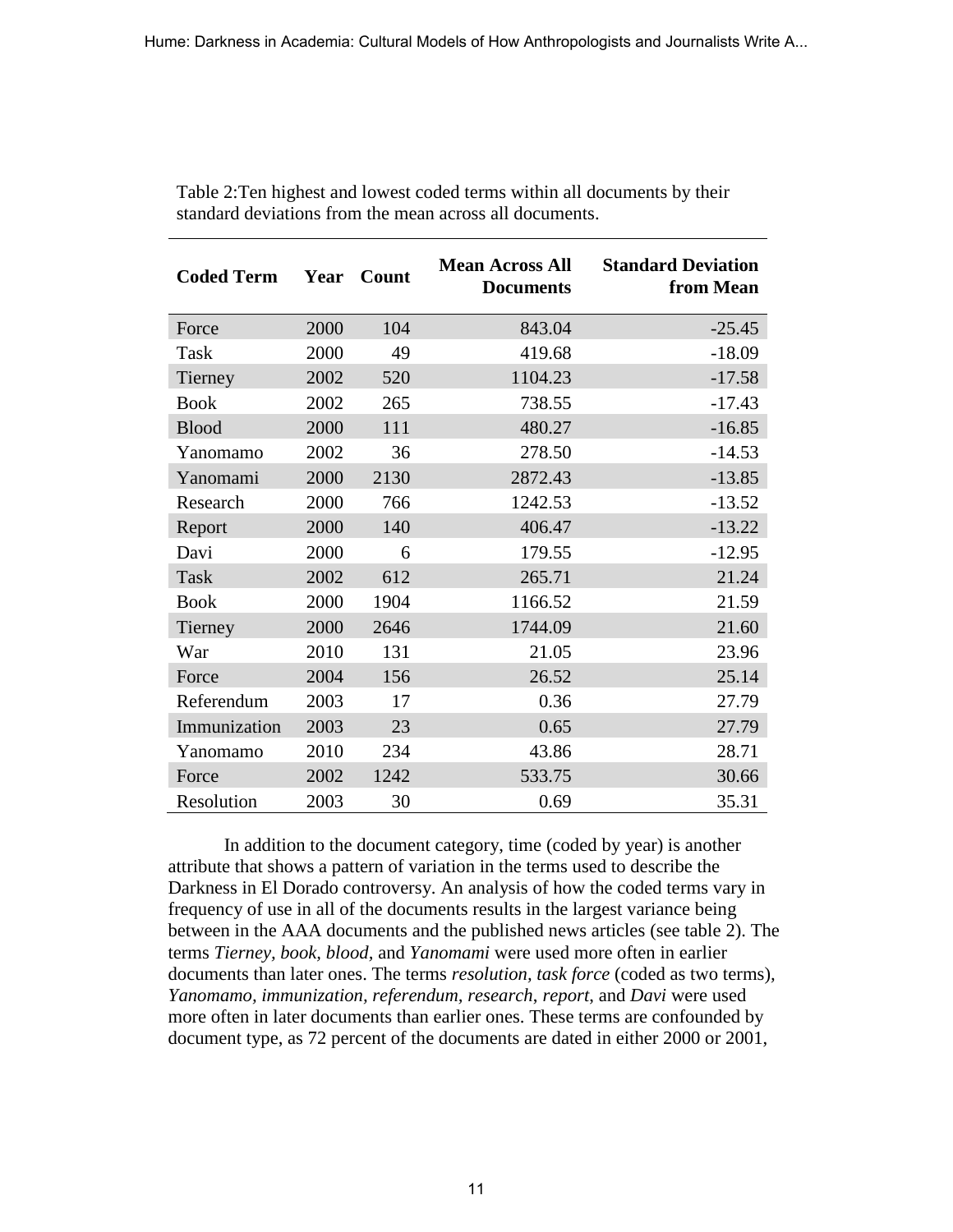the AAA Task Force documents in 2002 are longer than most other documents, the emails and letters are exclusively from 2000, and the 2010 documents mostly concern José Padilha's film, *Secrets of the Tribe* (2010).

Table 3:Ten highest and lowest coded terms within published journal and news articles in 2000 and 2001 by their standard deviations from the mean across all documents.

| <b>Coded Term</b> | Yea<br>r | Coun<br>t      | <b>Mean</b><br><b>Across All</b><br><b>Documents</b> | <b>Standard</b><br><b>Deviation from</b><br><b>Mean</b> |
|-------------------|----------|----------------|------------------------------------------------------|---------------------------------------------------------|
| <b>Neel</b>       | 2001     | 323            | 454.59                                               | $-6.17$                                                 |
| Yanomama          | 2000     | 97             | 171.44                                               | $-5.69$                                                 |
| Report            | 2000     | 59             | 104.81                                               | $-4.47$                                                 |
| Public            | 2000     | 77             | 116.61                                               | $-3.67$                                                 |
| Scientists        | 2001     | 104            | 148.67                                               | $-3.66$                                                 |
| Web               | 2000     | 35             | 63.16                                                | $-3.54$                                                 |
| Amazon            | 2001     | 90             | 130.32                                               | $-3.53$                                                 |
| <b>Book</b>       | 2001     | 403            | 475.70                                               | $-3.33$                                                 |
| Mead              | 2001     | $\overline{7}$ | 22.03                                                | $-3.20$                                                 |
| Anthropologists   | 2001     | 173            | 219.95                                               | $-3.17$                                                 |
| Warfare           | 2001     | 81             | 52.62                                                | 3.91                                                    |
| Sociobiology      | 2001     | 42             | 22.64                                                | 4.07                                                    |
| <b>Task</b>       | 2001     | 28             | 13.15                                                | 4.09                                                    |
| Neel              | 2000     | 1163           | 1031.41                                              | 4.10                                                    |
| Lizot             | 2001     | 48             | 26.61                                                | 4.15                                                    |
| Albert            | 2001     | 16             | 5.81                                                 | 4.23                                                    |
| Web               | 2001     | 56             | 27.84                                                | 5.34                                                    |
| Public            | 2001     | 91             | 51.39                                                | 5.52                                                    |
| Report            | 2001     | 92             | 46.19                                                | 6.74                                                    |
| Yanomama          | 2001     | 150            | 75.56                                                | 8.56                                                    |

An analysis of how the coded terms vary in frequency of use in the published documents for 2000 and 2001 yields pattern of use that indicates a change in focus between how the controversy was written about in the AAA documents and the published news articles (see table 3). The terms *Neel, scientists, Amazon, book, Mead,* and *anthropologists* were used more often in 2000 than 2001 documents. The terms *Yanomama, report, public, web, Albert,*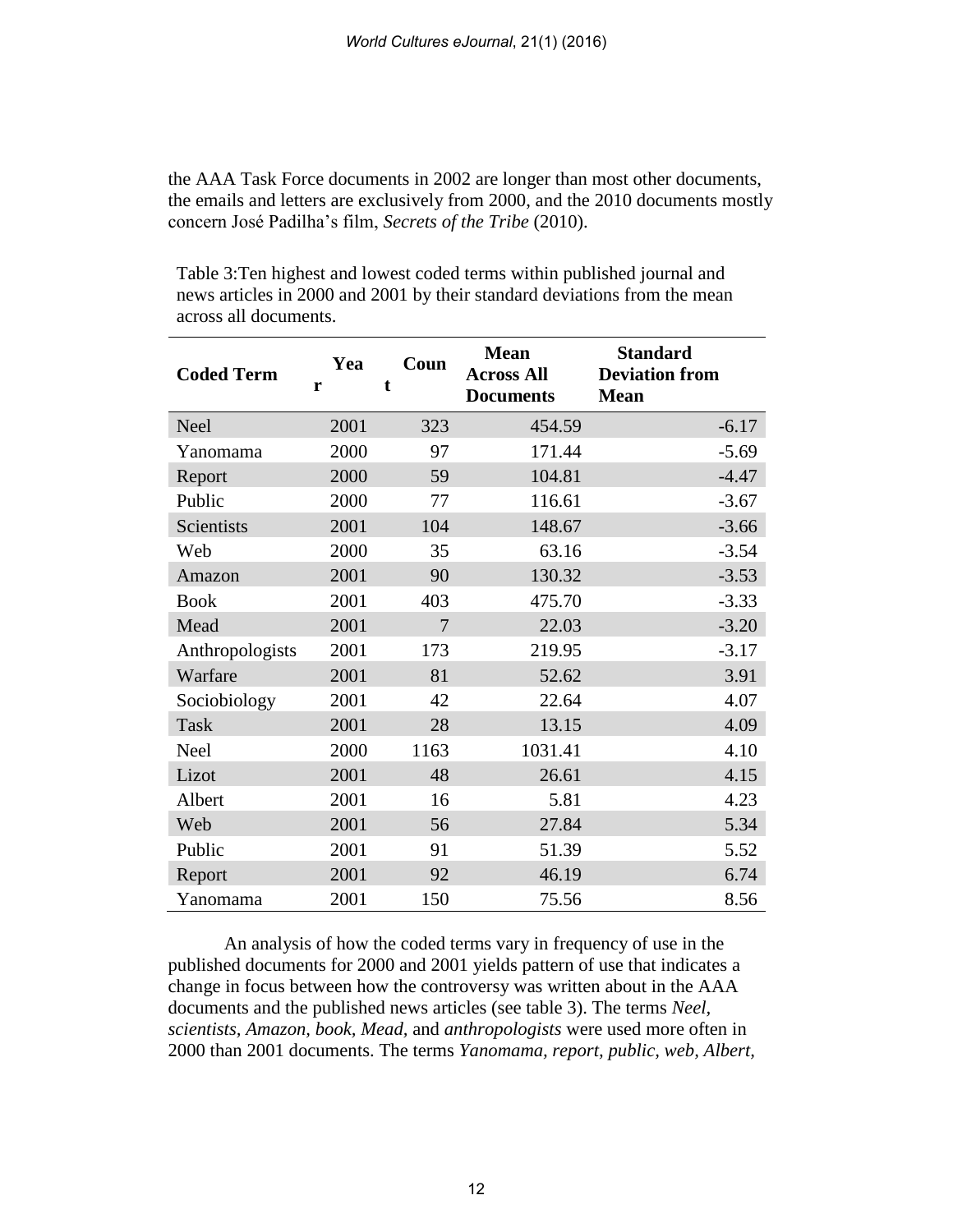

*Lizot, task, sociobiology, and warfare* were used more often in 2001 than 2000 documents.

Figure 6: Network diagram of terms among the published journal and news articles in 2000 (only the ties with a strength of 33 or greater are shown and isolates have been removed).

The network analyses of the relationships between the terms in the published documents in 2000 shows a pattern where there are several central nodes (*Tierney*, *book*, *Yanomama*, and *Chagnon*) with several other secondary nodes (e.g., *Neel*, *measles*, *epidemic*, *university*, *scientists*, *darkness*, *el*, *dorado*, *anthropology*) being prominent as well (see figure 6). The analysis of eigenvector centrality indicates that there are several central nodes that are tied to the rest of the nodes in the network (the first factor explains 19.5 percent of the variance and there is a 6.51:1 ratio between first and second eigenvalues). While the center of this network is focused several nodes (see list of central and secondary nodes above) the terms on the left side of the diagram focus on the alleged impact of research with the Yanomama (e.g., *outbreak*, *team*, and *spread*). The upper part of the network includes terms related to the general discussion among academics about the allegations (e.g., *critics*, *accuses*, and *controversy*). The right side of the diagram includes terms related to the discussion among anthropologists at the 2000 AAA meetings (e.g., *meeting* and *investigative*). The lower part of the diagram does not include many terms, but appears to be focused upon aspects of Neel's research (e.g., *atomic* and *disease*).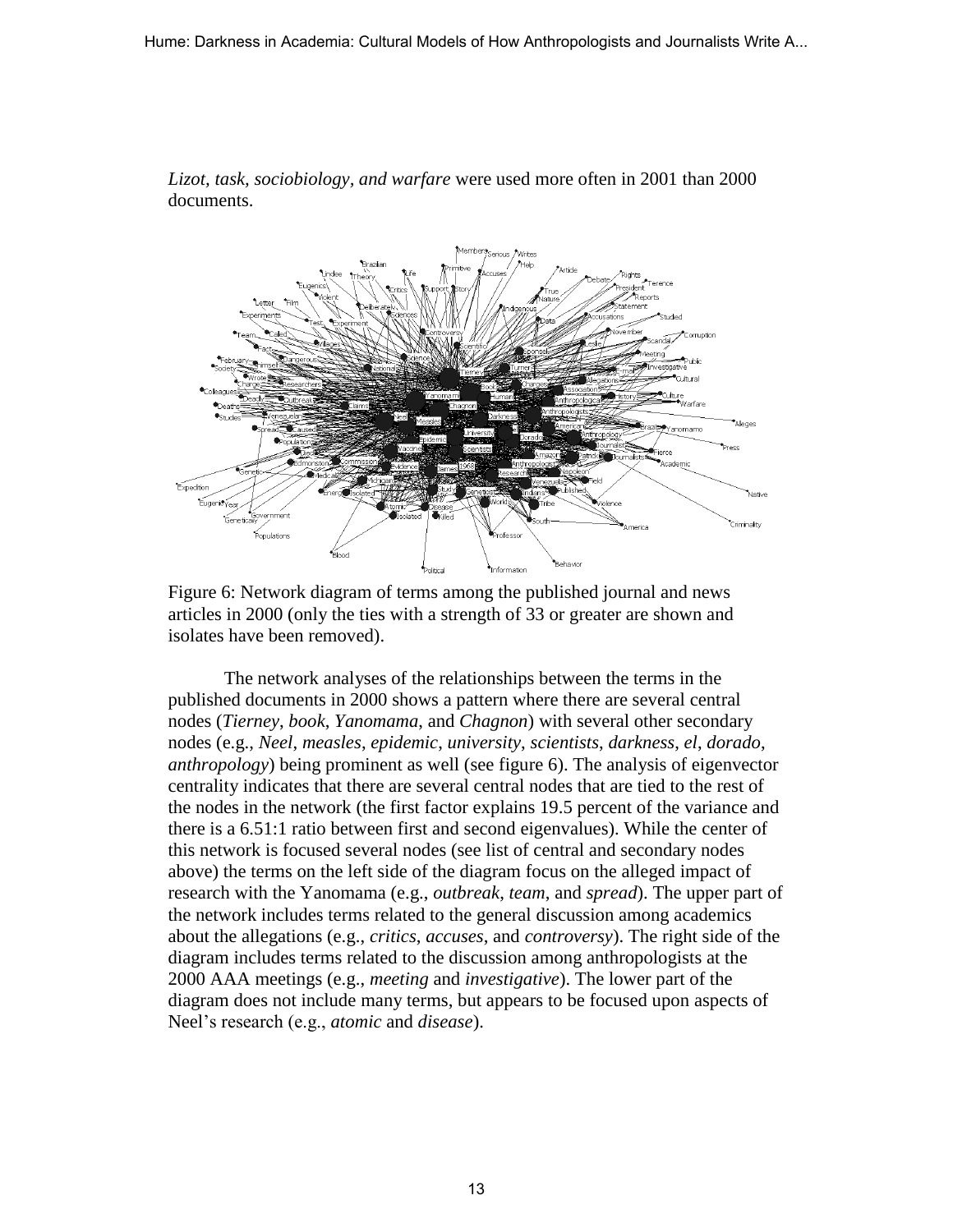

Figure 7: Network diagram of terms among the published journal and news articles in 2001 (only the ties with a strength of 15 or greater are shown and isolates have been removed).

The network analyses of the relationships between the terms in the published documents in 2001 show a pattern where there are three central nodes (*Tierney*, *Yanomama*, and *Chagnon*) with several other nodes (e.g., *Neel*, *measles*, *epidemic*, *university*, *scientists*, *darkness*, *el*, *dorado*, *anthropology*) form a cluster in the right side of the diagram (see figure 7). The analysis of eigenvector centrality indicates that there are several central nodes that are tied to the rest of the nodes in the network (the first factor explains 16.2 percent of the variance and there is a 7.264:1 ratio between first and second eigenvalues). While the center of this network has several nodes (see list of central and secondary nodes above) the terms on the left side of the diagram include terms related to Chagnon's research among the Yanomami (e.g., *miners*, *samples*, and *violence*). The upper part of the network includes terms related to the Neel's research among the Yanomami (e.g., *Edmonston*, *atomic*, and *disease*). The lower part of the diagram includes terms related to the discussion among anthropologists and others about the allegations made in Tierney's book (e.g., *ethics, committee,* and *members*).

#### **Discussion and Conclusion**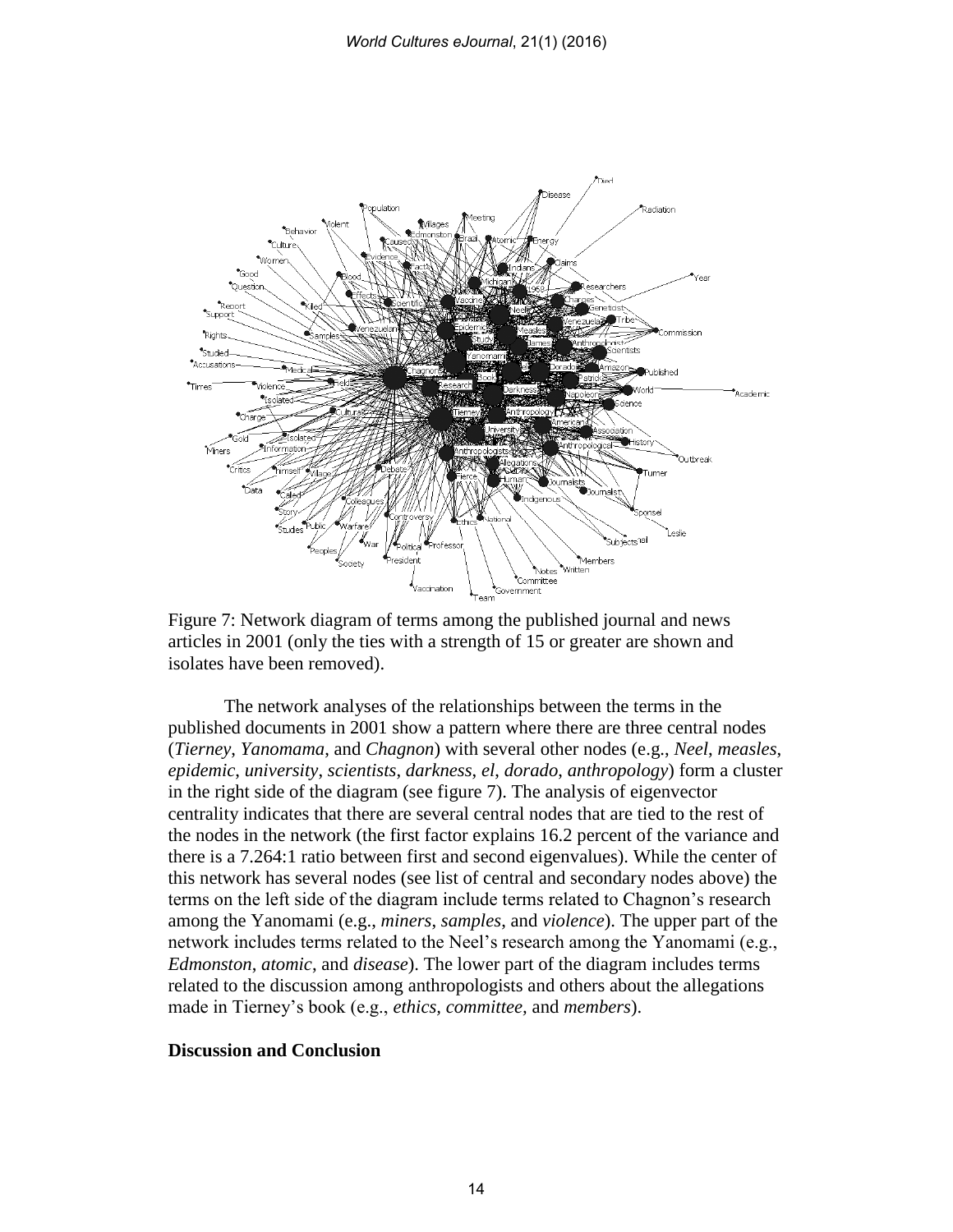Our biases constrain and at times may even determine how we interpret evidence, motives of others, and implications for actions. Due to the biases that we, as anthropologists, have due to our theoretical, personal, and advocacy positions, formal systematic analysis of the Darkness in El Dorado archive documents is an avenue towards understanding how the terms used results in cultural models of the controversy. Things are related to each other and the strength of the relationship is important to understanding variation in patterns of cultural knowledge. The network analysis above demonstrates that different groups of actors (those who wrote the AAA documents, published news and journal articles, unpublished statements, and email documents) present different cultural models of the controversy, whether the authors are focused on allegations (AAA documents), Chagnon (email and unpublished documents) or Yanomami (published journal and news articles), they have created different cultural models of the Darkness in El Dorado Controversy. Over time, the emphasis on different terms also indicates changes in cultural models of the controversy.

The pattern that resulted from an analysis of the terms in all documents (see figure 1) shows that three actors (Neel, Chagnon, and the Yanomami) form central nodes by which issues on the controversy are organized. Neel is associated with his research activities and motivations during the 1967 to 1968 expedition. Chagnon and the Yanomami are associated with critiques about Chagnon's research among the Yanomami. All three actors frame issues relating to the 1967 to 1968 expedition and the investigation by the AAA Darkness in El Dorado task force on research ethics. It appears, from this analysis, that the controversy forms around three distinct suites of issues: (1) Neel's biomedical methods and motivations, (2) Chagnon's prior research findings among the Yanomami, and (3) the investigation of the 1967 to 1968 expedition by the AAA. Not surprisingly, the AAA documents (see figure 2) are focused on issues relating to the investigation of the 1967 to 1968 expedition. Questions about Chagnon's research findings among the Yanomami and Neel's biomedical methods and motivations are largely absent.

The email documents (see figure 3), while tightly centered on general terms concerning the actors a key issues of the controversy (e.g., Chagnon, Neel, Yanomami, evidence, and vaccine), the terms associated with ethics are minimal (lower part of figure 3) when compared to the number of terms concerning Neel's research approach (left side) and critique of Chagnon's prior research findings among the Yanomami. The unpublished statements by individuals and organizations clearly center upon Chagnon and most of the ties between nodes concern terms associated with Chagnon's research among the Yanomami and allegations against Chagnon (see figure 5).

The analysis of the published news and journal articles produced the only network in which Yanomami, not Chagnon, Neel, or a host of other significant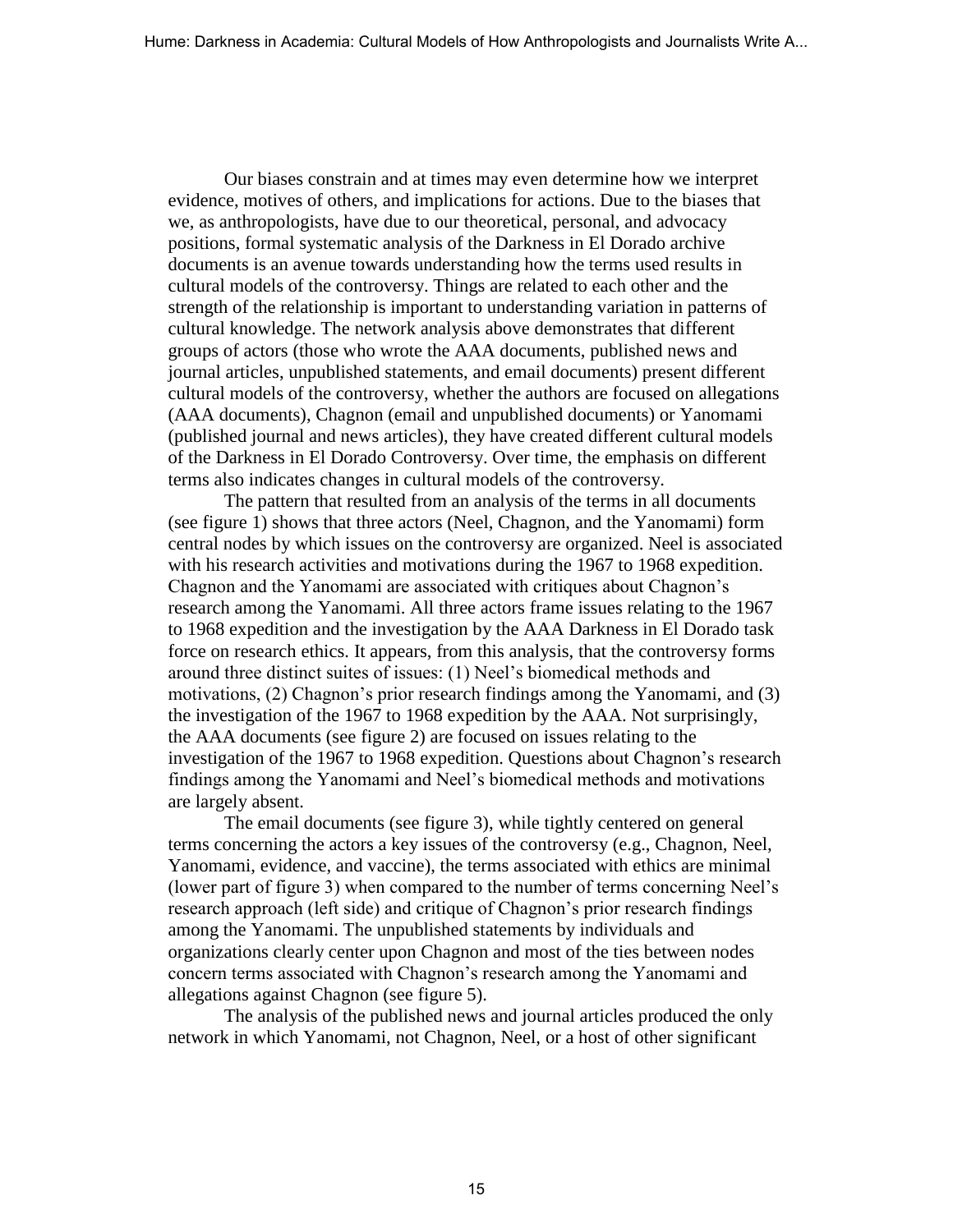terms is the central node of the network (see figure 4). This pattern is important because the published news and journal articles became the public face of anthropology, how the general public was informed about the Darkness in El Dorado Controversy. From the central nodes of this network, we can construct the basic message that was received by readers, Tierney wrote a book about how Chagnon and Neel's research caused an epidemic among the Yanomami. Of course, there is much more to this story; the claims, allegations, and reports that have biases and are subject to interpretation. These cultural models have significance beyond the writers of the documents. Those that read the documents may, depending upon their own lenses and biases, adopt or be otherwise affected by the cultural model coded in the writing of the article. Of special interest is how non-anthropologists learned about and assimilated the cultural model of the Darkness in El Dorado controversy from the published documents.

The frequency of several terms used to describe the controversy changed between 2000 and 2010 (see table 2). In the short term, between 2000 and 2002, there was a shift away from terms such as *Tierney, book, and Yanomamo* towards terms such as *task force, blood, Yanomami, resolution, immunization,* and *referendum.* This change indicates that the controversy was less about Tierney's book and more about the investigation and the referendum to rescind the AAA's acceptance of the Report of the El Dorado Task Force. The difference between the 2000 and 2001 network analyses is not in the central terms used (e.g., *Chagnon*, *Tierney* and *Yanomama*) or in the secondary terms of importance (e.g., *Neel*, *measles*, *epidemic*, *university*, *scientists*, *darkness*, *el*, *dorado*, *anthropology*), but the tertiary terms that were used to describe the Darkness in el Dorado controversy (see table 3 and figures 6 and 7). As indicated by the centrality of the nodes and the number of connections to other nodes, the focus on Tieney's book and the allegations against Neel and Chagnon in 2000 metamorphizes into a focus on Changon's actions and the response of the American Anthropological Association in 2001.

The systematic analysis of the Darkness in El Dorado archive documents has resulted in a complex set of cultural models that are dependent upon the genre of the documents (e.g., AAA Task Force versus journal and news articles) and the time in which the document was written. Text and network analysis enable the analysis of complex patterns among coded terms among numerous documents in which the variation in times used and relationships with other terms may be statistically and visually analyzed as well as interpreted. The text and network analysis in this paper did not and cannot address important issues central to the Darkness in El Dorado controversy, namely the validity of the allegations, the impact that the controversy has had on the individuals and communities involved, and how anthropologists should use this controversy to reflect on our current research ethics, but has shown the cultural models that have been used to write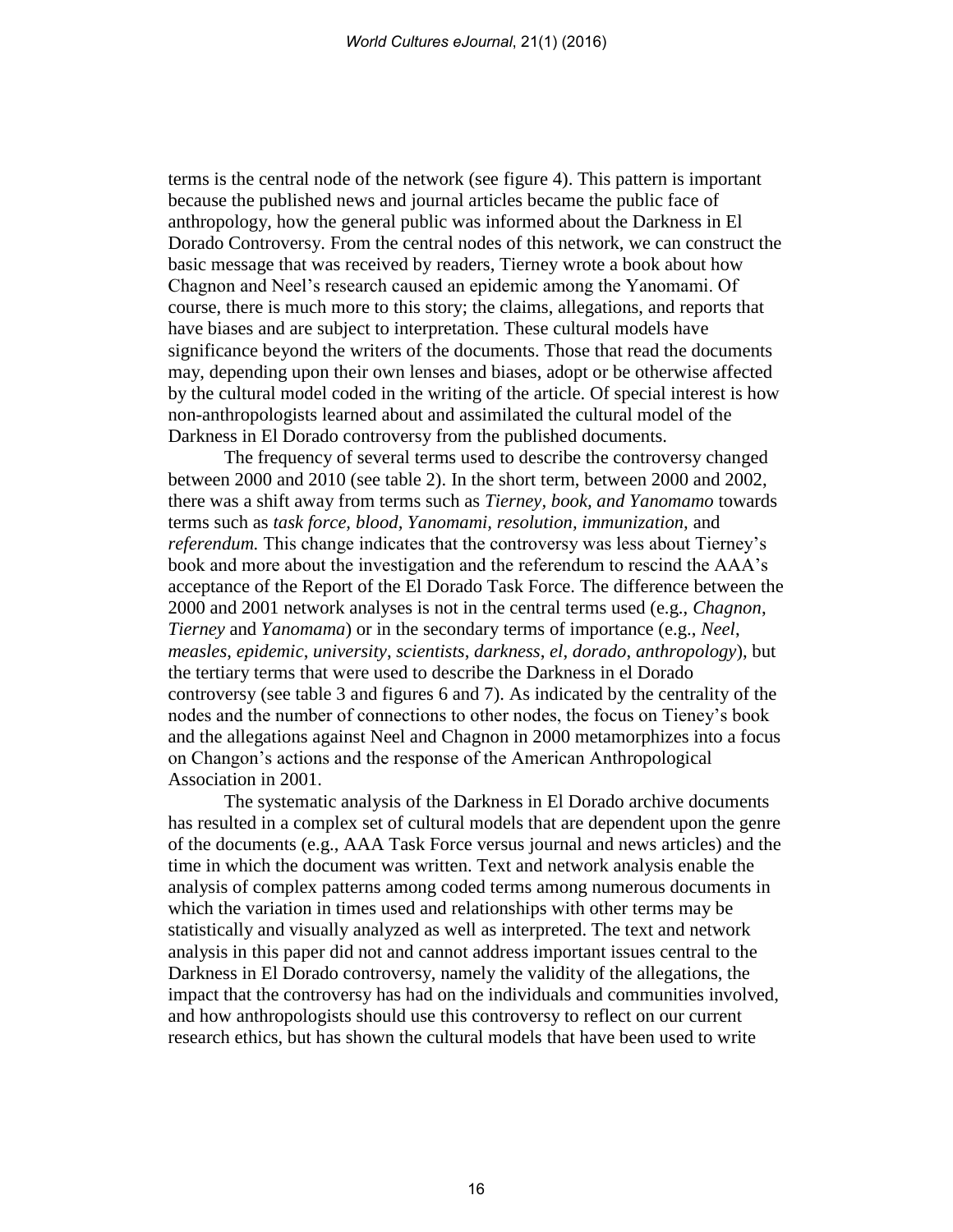about the controversy. As anthropologists and others write about these important questions, the terms they choose to weave together in their writing will, no doubt, create new cultural models of the controversy. We, as anthropologists, must take time after we write on these issues to analyze and reflect how our cultural models on the Darkness in El Dorado controversy have changed or perhaps, stayed the same.

## **Sources Cited**

- Adobe Systems, Adobe Acrobat X Professional. San Jose, California: Adobe Systems Incorporated; 2011.
- D'Andrade RG, The Development of Cognitive Anthropology. New York: Cambridge University Press; 1995.
- Borgatti SP, NetDraw Software for Network Visualization. Harvard, Massachusetts: Analytic Technologies; 2002.
- Borgatti SP, Daniel LE, Linton CF, Ucinet for Windows: Software for Social Network Analysis. Lexington, Kentucky: Analytic Technologies; 2002.
- Borgatti SP, Mehra A, Brass DJ, Labianca G, Network Analysis in the Social Sciences. Science. 2009; 323(5916):892–5.
- Borofsky R, Yanomami: The Fierce Controversy and What We Can Learn From It. Berkeley, California: University of California Press; 2005.
- Garro LC, Remembering What One Knows and the Construction of the Past: A Comparison of Cultural Consensus Theory and Cultural Schema Theory. Ethos. 2000;28(3):275–319.
- Gravlee CC, Sweet E, Race, Ethnicity, and Racism in Medical Anthropology, 1977-2002. Medical Anthropology Quarterly. 2008; 22(1):27–51.
- Hanneman RA, Riddle M, Introduction to Social Network Methods. Riverside, California: University of California, Riverside; 2005.
- Hume, DW, The Status of the Archive. Paper presented at session, History and Education in the Circulation of Ethnographic Knowledge in the Amazon: the Yanomami Controversy, a Decade Later. One hundred and ninth annual meeting of the American Anthropological Association, Philadelphia, 16–21 November; 2010.
- —— 2012a Darkness in El Dorado. Available at: http://anthroniche.com/darkness-in-el-dorado.html. Accessed February 3, 2012.
- —— 2012b. Past Information. Available at: http://anthroniche.com/darkness-inel-dorado/archived-resources/past-information.html. Accessed February 3, 2012.
- —— 2012c. Position Statements. Available at: http://anthroniche.com/darknessin-el-dorado/archived-resources/position-statements.html. Accessed February 3, 2012.